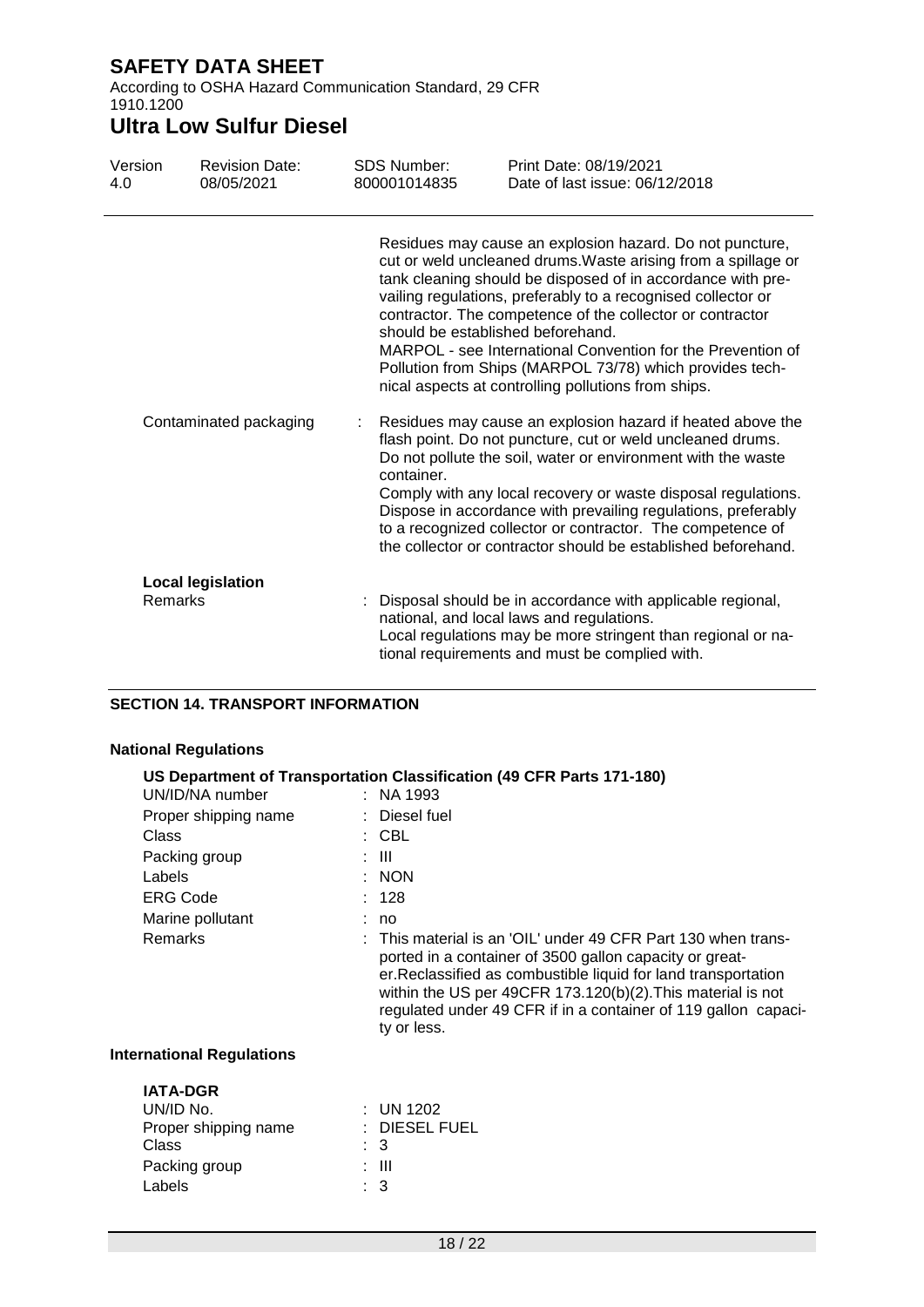According to OSHA Hazard Communication Standard, 29 CFR 1910.1200

# **Ultra Low Sulfur Diesel**

| Version | <b>Revision Date:</b> | SDS Number:<br>950 | Print Date: 4/01/2022<br>Date of last issue: 4/01/2022 |
|---------|-----------------------|--------------------|--------------------------------------------------------|
|         |                       |                    |                                                        |

| <b>IMDG-Code</b>     |               |
|----------------------|---------------|
| UN number            | $:$ UN 1202   |
| Proper shipping name | : DIESEL FUEL |
| Class                | : 3           |
| Packing group        | : III         |
| Labels               | : 3           |
| Marine pollutant     | ves           |
|                      |               |

### **Transport in bulk according to Annex II of MARPOL 73/78 and the IBC Code**

Not applicable for product as supplied. MARPOL Annex 1 rules apply for bulk shipments by sea.

#### **Special precautions for user**

Remarks : Special Precautions: Refer to Section 7, Handling & Storage, for special precautions which a user needs to be aware of or needs to comply with in connection with transport.

### **SECTION 15. REGULATORY INFORMATION**

### **EPCRA - Emergency Planning and Community Right-to-Know Act**

#### **CERCLA Reportable Quantity**

| Components  | CAS-No.       |       | Component RQ   Calculated product RQ |
|-------------|---------------|-------|--------------------------------------|
|             |               | (lbs) | (lbs)                                |
| Naphthalene | $91 - 20 - 3$ | 100   |                                      |

\*: Calculated RQ exceeds reasonably attainable upper limit.

Vertex HSSE classifies this material as an "oil" under the CERCLA Petroleum Exclusion, therefore re-leases to the environment are not reportable under CERCLA.

### **SARA 304 Extremely Hazardous Substances Reportable Quantity**

This material does not contain any components with a section 304 EHS RQ.

#### **SARA 302 Extremely Hazardous Substances Threshold Planning Quantity**

This material does not contain any components with a section 302 EHS TPQ.

| SARA 311/312 Hazards | : Flammable (gases, aerosols, liquids, or solids)<br>Aspiration hazard<br>Acute toxicity (any route of exposure)<br>Skin corrosion or irritation<br>Carcinogenicity<br>Specific target organ toxicity (single or repeated exposure) |               |                  |
|----------------------|-------------------------------------------------------------------------------------------------------------------------------------------------------------------------------------------------------------------------------------|---------------|------------------|
| <b>SARA 313</b>      | : The following components are subject to reporting levels es-<br>tablished by SARA Title III, Section 313:                                                                                                                         |               |                  |
|                      | Naphthalene                                                                                                                                                                                                                         | $91 - 20 - 3$ | $>= 0.1 - < 1\%$ |

#### **Clean Water Act**

The following Hazardous Chemicals are listed under the U.S. CleanWater Act, Section 311, Table 117.3: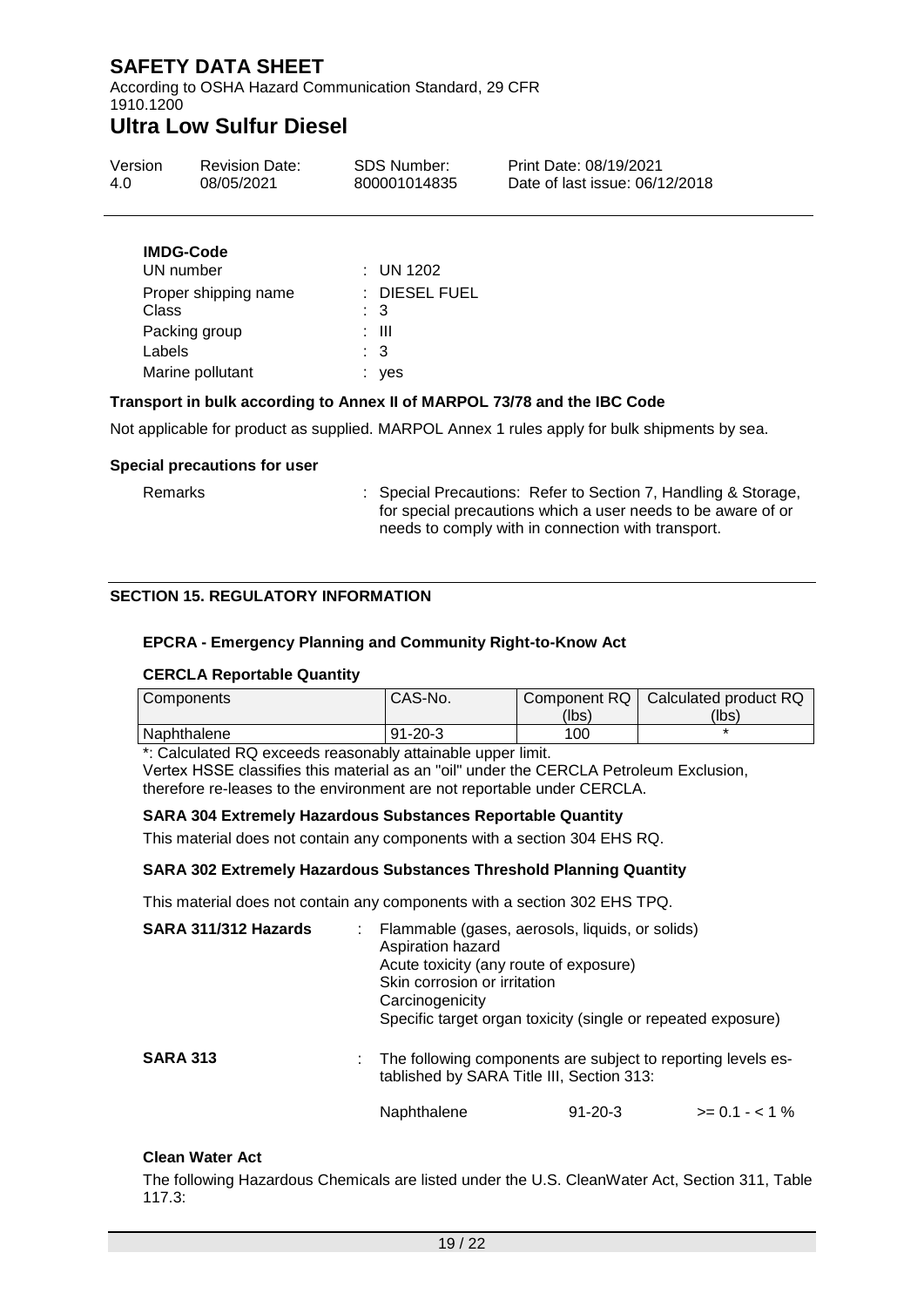According to OSHA Hazard Communication Standard, 29 CFR 1910.1200

# **Ultra Low Sulfur Diesel**

| Version<br>1.0 | <b>Revision Date:</b><br>4/01/2022                         | SDS Number:<br>VRAM00043 | Print Date: 4/01/2022<br>Date of last issue: 4/01/2022 |
|----------------|------------------------------------------------------------|--------------------------|--------------------------------------------------------|
|                | Naphthalene<br><b>US State Regulations</b>                 | $91 - 20 - 3$            | $0.5\%$                                                |
|                | Pennsylvania Right To Know                                 |                          |                                                        |
|                | Fuels, diesel                                              |                          | 68334-30-5                                             |
|                | Cumene<br>Naphthalene                                      |                          | 98-82-8<br>$91 - 20 - 3$                               |
|                | $\sim$ $\sim$<br>$\sim$ $\sim$ $\sim$ $\sim$ $\sim$ $\sim$ |                          |                                                        |

### **California Prop. 65**

WARNING: This product can expose you to chemicals including Cumene, Naphthalene, which is/are known to the State of California to cause cancer. For more information go to www.P65Warnings.ca.gov.

### **Other regulations:**

The regulatory information is not intended to be comprehensive. Other regulations may apply to this material.

IARC has classified diesel exhaust emissions as a Class 1 carcinogen - carcinogenic to humans. Steps should be taken to prevent personal exposure to diesel exhaust emissions.

### **SECTION 16. OTHER INFORMATION**

### **Further information**

NFPA Rating (Health, Fire, Reac-2, 2, 0 tivity)

### **Full text of other abbreviations**

| <b>ACGIH</b>               |  | : USA. ACGIH Threshold Limit Values (TLV)                                                                                                                        |
|----------------------------|--|------------------------------------------------------------------------------------------------------------------------------------------------------------------|
| OSHA Z-1                   |  | USA. Occupational Exposure Limits (OSHA) - Table Z-1 Lim-                                                                                                        |
|                            |  | its for Air Contaminants                                                                                                                                         |
| ACGIH / TWA                |  | : 8-hour, time-weighted average                                                                                                                                  |
| OSHA Z-1 / TWA             |  | : 8-hour time weighted average                                                                                                                                   |
| Abbreviations and Acronyms |  | : The standard abbreviations and acronyms used in this docu-<br>ment can be looked up in reference literature (e.g. scientific<br>dictionaries) and/or websites. |
|                            |  | ACGIH = American Conference of Governmental Industrial<br><b>Hygienists</b>                                                                                      |
|                            |  | $ADR = European Agreement concerning the International$                                                                                                          |
|                            |  | Carriage of Dangerous Goods by Road                                                                                                                              |
|                            |  | AICS = Australian Inventory of Chemical Substances                                                                                                               |
|                            |  | ASTM = American Society for Testing and Materials<br>BEL = Biological exposure limits                                                                            |
|                            |  | BTEX = Benzene, Toluene, Ethylbenzene, Xylenes                                                                                                                   |
|                            |  | CAS = Chemical Abstracts Service                                                                                                                                 |
|                            |  | CEFIC = European Chemical Industry Council                                                                                                                       |
|                            |  | CLP = Classification Packaging and Labelling                                                                                                                     |
|                            |  | $COC = Cleveland Open-Cup$                                                                                                                                       |
|                            |  | DIN = Deutsches Institut fur Normung                                                                                                                             |
|                            |  | DMEL = Derived Minimal Effect Level                                                                                                                              |
|                            |  |                                                                                                                                                                  |
|                            |  | DNEL = Derived No Effect Level                                                                                                                                   |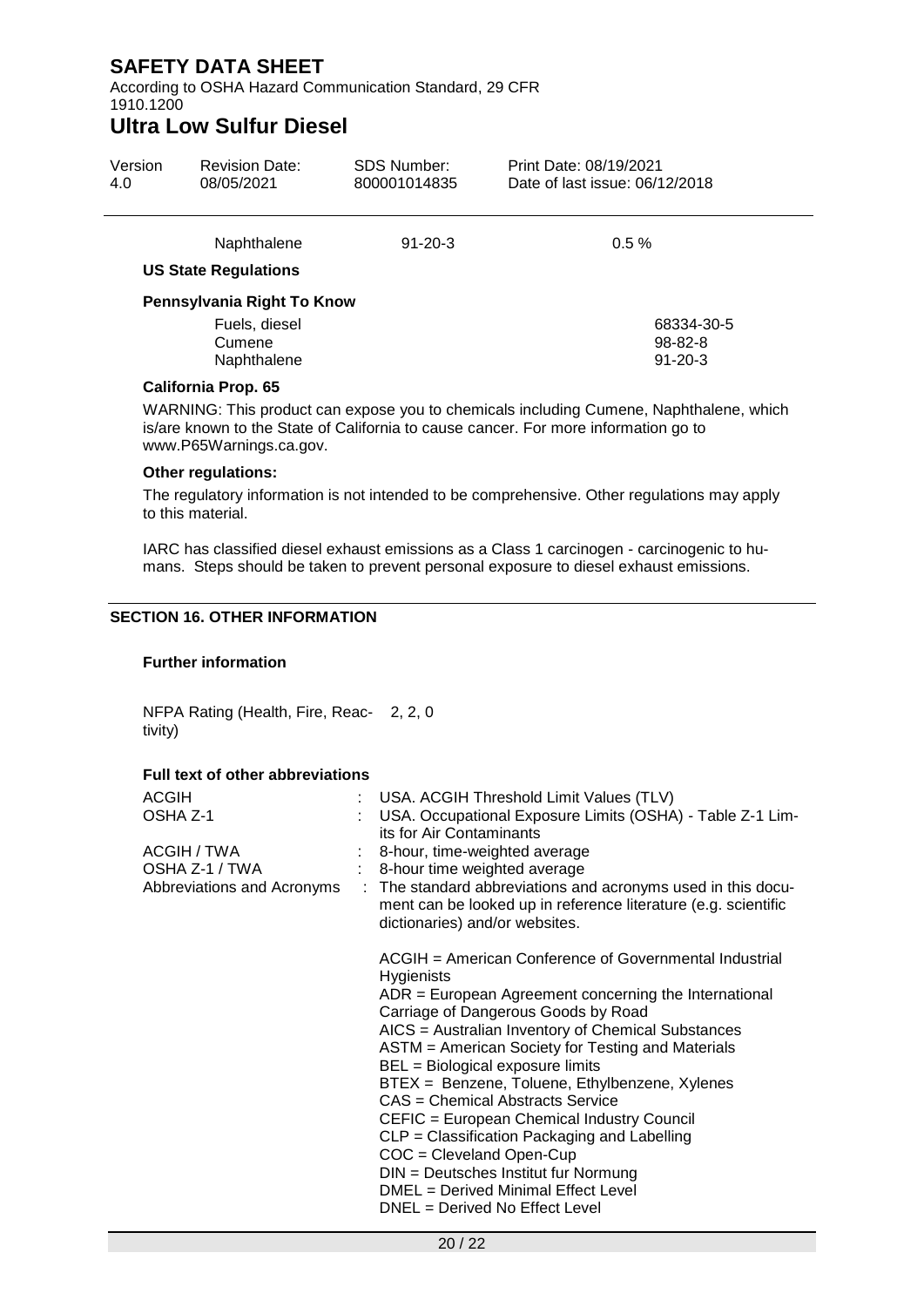According to OSHA Hazard Communication Standard, 29 CFR 1910.1200

# **Ultra Low Sulfur Diesel**

| Version | <b>Revision Date:</b> | SDS Number:                                                                                                                                                                                                                                                     | Print Date: 4/01/2022                                                                                                                                                                                                                                                                                                                                                                                                                                                                                                                                                                                                                                                                                                                                                                                                                                                                                                                                                                                                                                                                                                                                                                                                                                                                                                                                                                                                                                                                                                                                                                                                                                                                                                               |
|---------|-----------------------|-----------------------------------------------------------------------------------------------------------------------------------------------------------------------------------------------------------------------------------------------------------------|-------------------------------------------------------------------------------------------------------------------------------------------------------------------------------------------------------------------------------------------------------------------------------------------------------------------------------------------------------------------------------------------------------------------------------------------------------------------------------------------------------------------------------------------------------------------------------------------------------------------------------------------------------------------------------------------------------------------------------------------------------------------------------------------------------------------------------------------------------------------------------------------------------------------------------------------------------------------------------------------------------------------------------------------------------------------------------------------------------------------------------------------------------------------------------------------------------------------------------------------------------------------------------------------------------------------------------------------------------------------------------------------------------------------------------------------------------------------------------------------------------------------------------------------------------------------------------------------------------------------------------------------------------------------------------------------------------------------------------------|
| 1.0     | 4/01/2022             | VRAM00043                                                                                                                                                                                                                                                       | Date of last issue: 4/01/2022                                                                                                                                                                                                                                                                                                                                                                                                                                                                                                                                                                                                                                                                                                                                                                                                                                                                                                                                                                                                                                                                                                                                                                                                                                                                                                                                                                                                                                                                                                                                                                                                                                                                                                       |
|         |                       | gy Of Chemicals<br><b>Chemical Substances</b><br>Inventory<br>Labelling of Chemicals<br>IL50 = Inhibitory Level fifty<br>$LL50 = Lethal$ Loading fifty<br><b>Pollution From Ships</b><br>served Effect Level<br>Substances<br>Chemicals<br>gerous Goods by Rail | DSL = Canada Domestic Substance List<br>$EC = European Commission$<br>EC50 = Effective Concentration fifty<br>ECETOC = European Center on Ecotoxicology and Toxicolo-<br>ECHA = European Chemicals Agency<br>EINECS = The European Inventory of Existing Commercial<br>EL50 = Effective Loading fifty<br><b>ENCS</b> = Japanese Existing and New Chemical Substances<br>EWC = European Waste Code<br>GHS = Globally Harmonised System of Classification and<br>IARC = International Agency for Research on Cancer<br>IATA = International Air Transport Association<br>IC50 = Inhibitory Concentration fifty<br><b>IMDG</b> = International Maritime Dangerous Goods<br>INV = Chinese Chemicals Inventory<br>IP346 = Institute of Petroleum test method $N^{\circ}$ 346 for the<br>determination of polycyclic aromatics DMSO-extractables<br>KECI = Korea Existing Chemicals Inventory<br>LC50 = Lethal Concentration fifty<br>$LD50 = Lethal Does fifty per cent.$<br>LL/EL/IL = Lethal Loading/Effective Loading/Inhibitory loading<br>MARPOL = International Convention for the Prevention of<br>NOEC/NOEL = No Observed Effect Concentration / No Ob-<br>OE_HPV = Occupational Exposure - High Production Volume<br>PBT = Persistent, Bioaccumulative and Toxic<br>PICCS = Philippine Inventory of Chemicals and Chemical<br>PNEC = Predicted No Effect Concentration<br>REACH = Registration Evaluation And Authorisation Of<br>RID = Regulations Relating to International Carriage of Dan-<br>SKIN_DES = Skin Designation<br>STEL = Short term exposure limit<br>TRA = Targeted Risk Assessment<br>TSCA = US Toxic Substances Control Act<br>TWA = Time-Weighted Average<br>vPvB = very Persistent and very Bioaccumulative |

This product is intended for use in closed systems only.

A vertical bar (|) in the left margin indicates an amendment from the previous version. There has been a significant change in the required exposure controls/personal protection requirements in section 8.

Revision Date : 4/01/2022